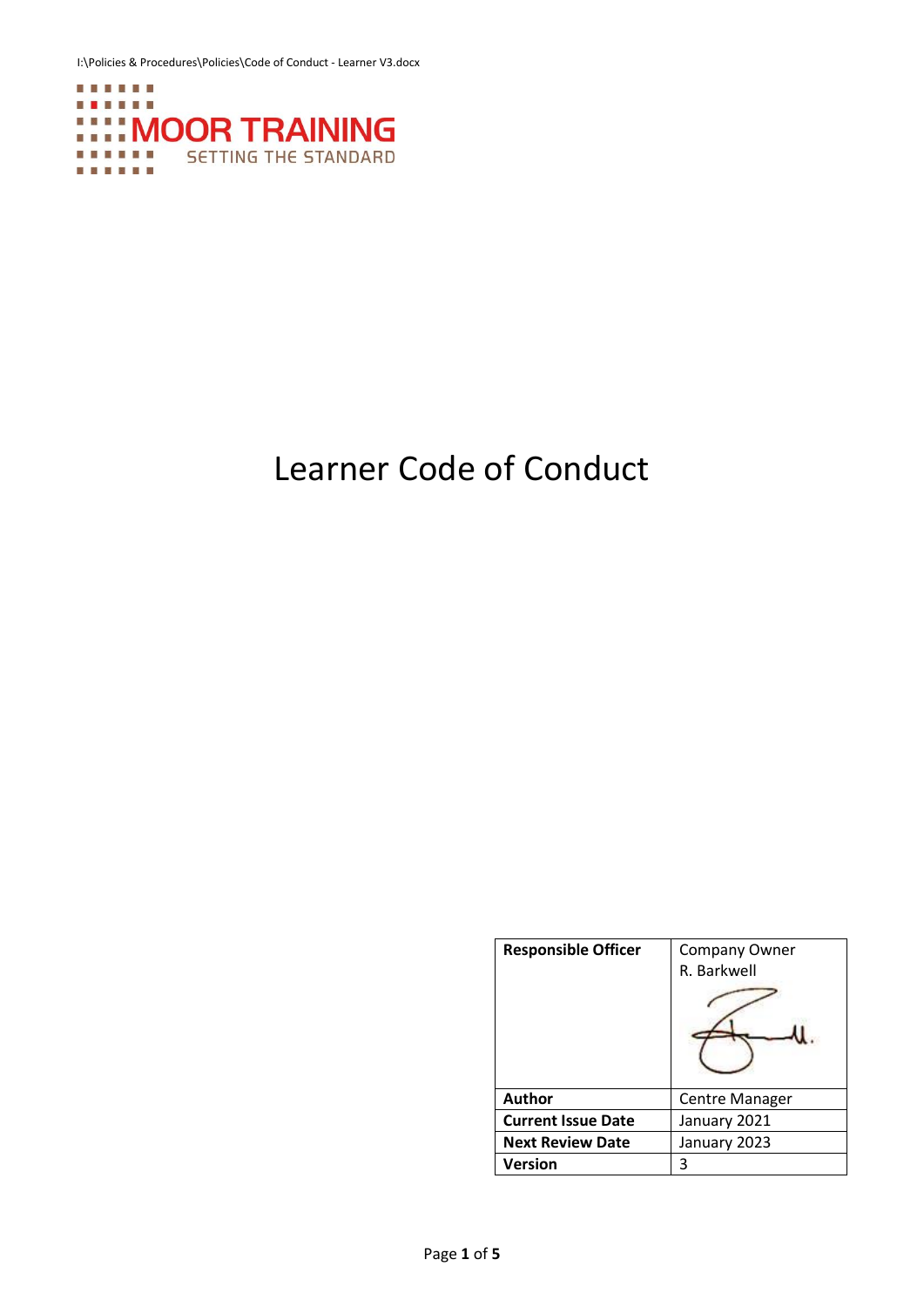

## **Contents**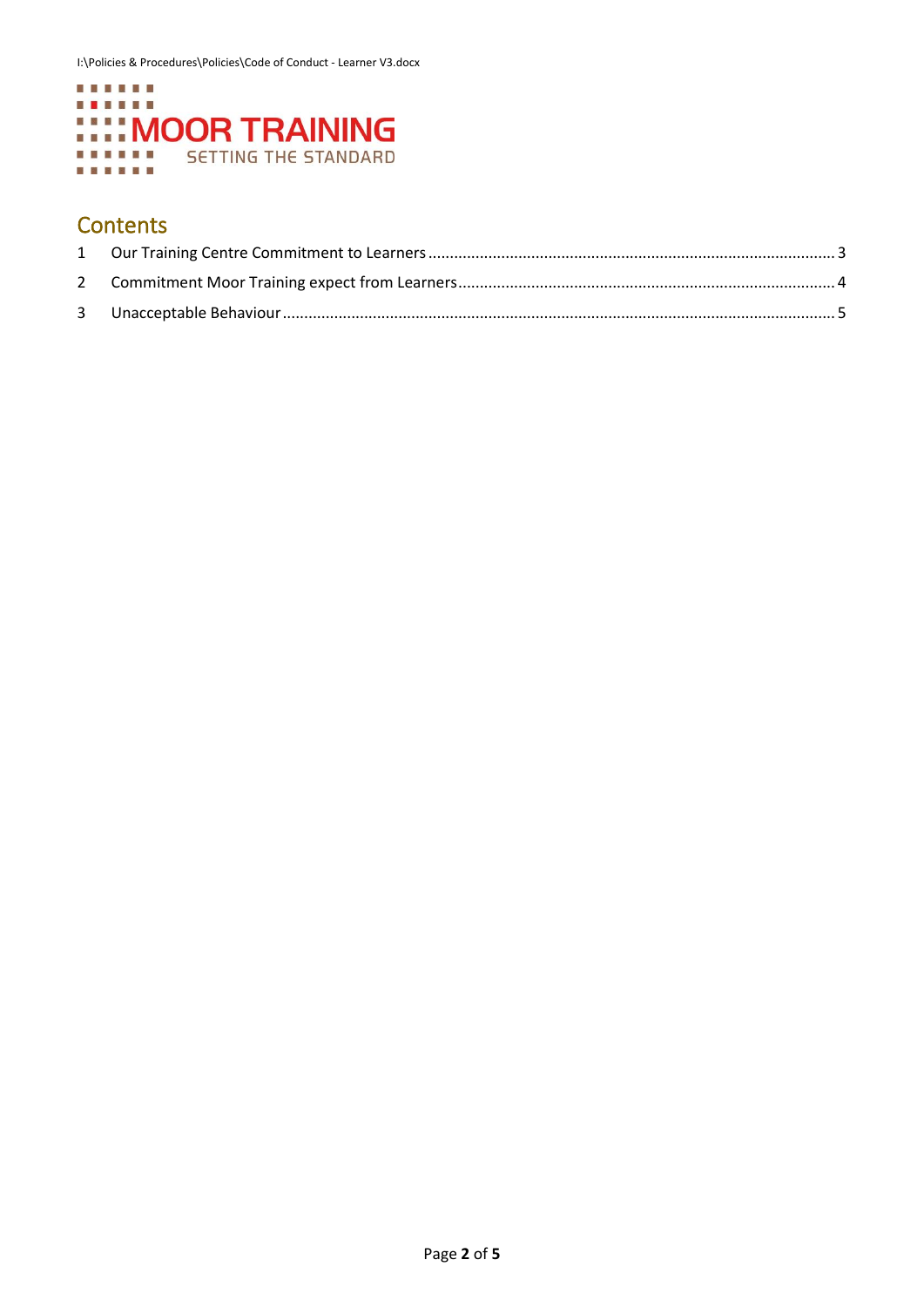

## <span id="page-2-0"></span>1 Our Training Centre Commitment to Learners

#### **We will:**

- 1. Value all people equally, regardless of age, disability, sex, race, religion, or belief, sexual orientation, gender reassignment, pregnancy or maternity, marriage or civil partnership, in accordance with the Training Centre's Equality and Diversity Policy.
- 2. Always put your personal safety first and provide you with a safe environment in which to learn, always acting on safeguard concerns you might have.
- 3. Give you opportunities and support to improve your health and emotional wellbeing.
- 4. Provide opportunities for you to give us feedback though the 'Learner Voice' programme.
- 5. Provide information, advice and guidance on progression, employability and career opportunities.
- 6. Support you in your learning and wherever possible, provide resources which meet your individual needs.
- 7. Set goals with you that are challenging but achievable.
- 8. Ensure that assessment of your learning is clear, regular and constructive.
- 9. Give you regular feedback on your progress.
- 10. Deal promptly and fairly with any complaints or concerns you may have.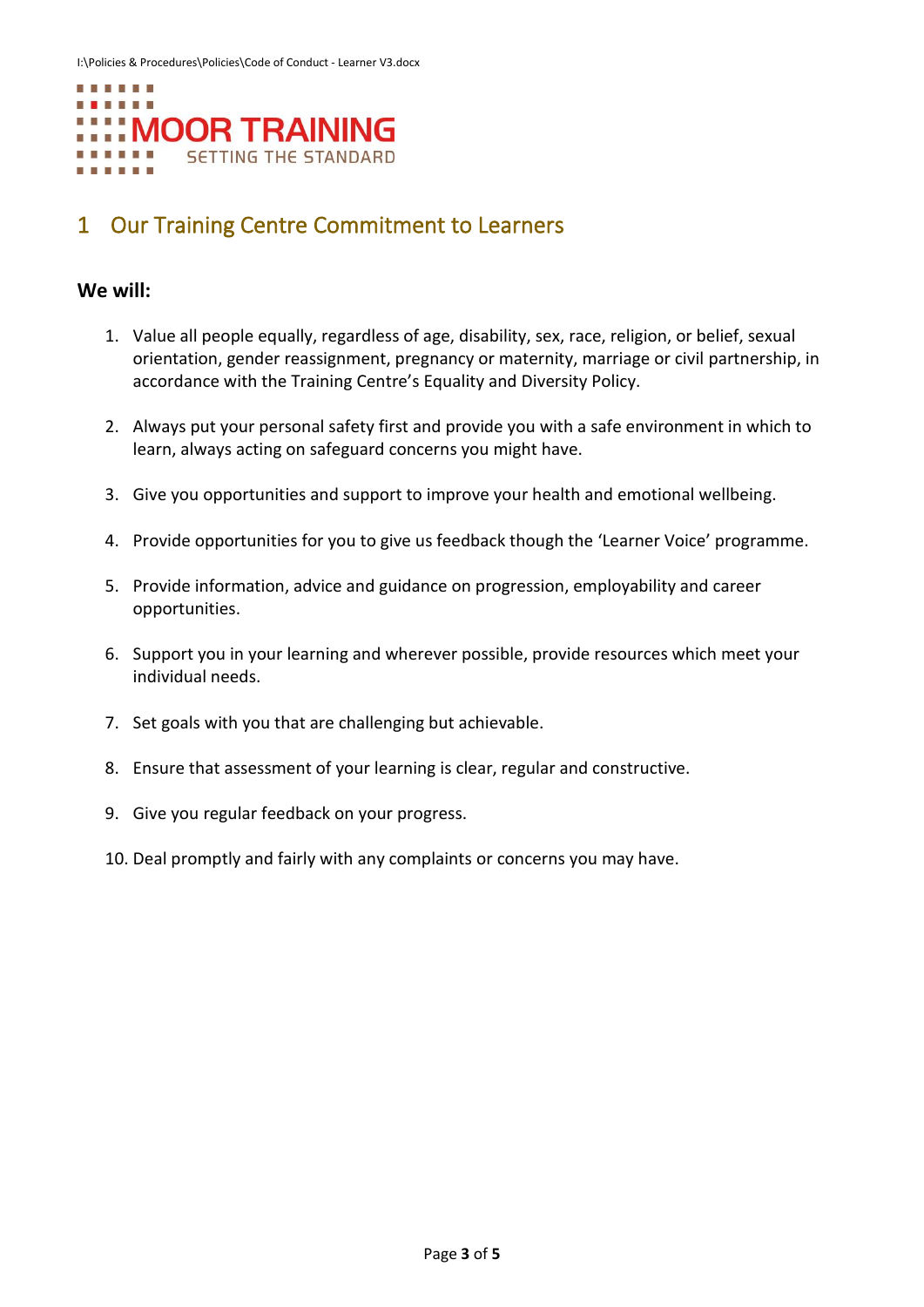

## <span id="page-3-0"></span>2 Commitment Moor Training expect from Learners

#### **We expect you to:**

- 1. Have your Visitor Badge with you at all times whilst at the Training Centre and your CSCS Card with you at all times whilst on site. Keep yourself and others safe at all times.
- 2. Have full attendance at all times whilst at the Training Centre and on site. Always aim for 100% and talk to us if you are struggling with attendance.
- 3. Be punctual to all times you are due to be in the Training Centre and on site.
- 4. Complete your work to the requirements of your course, your Assessor and by agreed/set deadlines.
- 5. Take responsibility for your learning by participating in all learning activities. Set yourself goals and targets and review them regularly.
- 6. Make learning successful for everyone by behaving in a way that promotes a co-operative and productive learning environment.
- 7. Play an active part in equality and diversity by respecting the rights of others and by responsibly reporting inappropriate and unsafe behaviours.
- 8. Value the Training Centre environment and facilities.